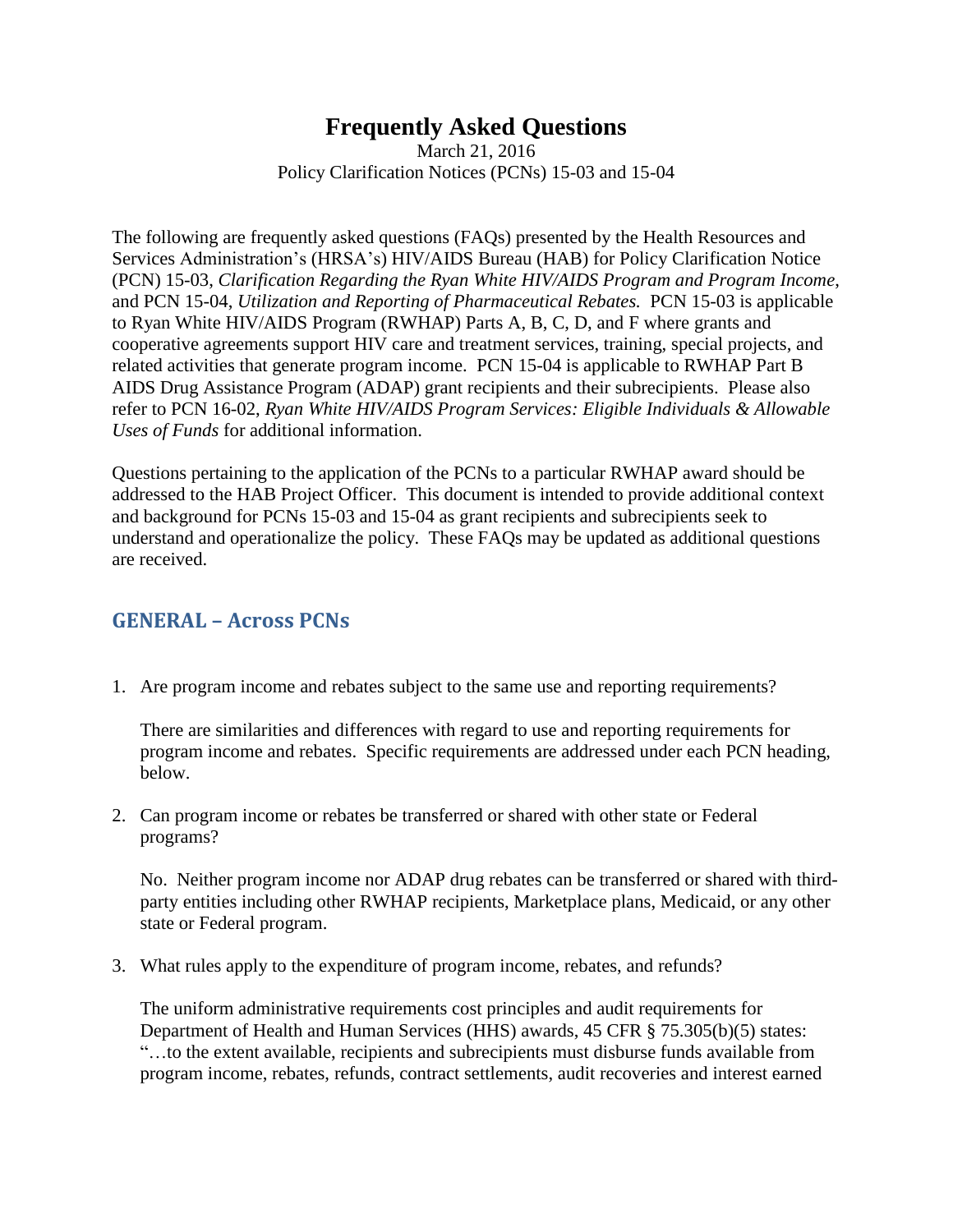on such funds before requesting additional cash payments." Program income, rebates, and refunds must be used for the purposes and subject to the conditions of the Federal award.

4. Are there specific examples of costs for which program income and rebates cannot be used?

Examples of costs for which program income and rebates cannot be used include:

- Sterile needles or syringes for the hypodermic injection of any illegal drug;
- Pre-exposure Prophylaxis (PrEP) medications;
- Construction and/or major alteration or renovation;
- Cash payments to intended recipients of RWHAP services; and
- Programs or the development of materials designed to promote or encourage, directly, intravenous drug use or sexual activity, whether homosexual or heterosexual.
- 5. Can program income and rebates be considered for maintenance of effort (MOE)?

Recipients are not prohibited from considering program income and rebates with regard to MOE, but HAB urges strongly that recipients use caution if they choose to do so, due to potential fluctuation in program income and rebate funds. Under RWHAP MOE provisions, the recipient is required to maintain its financial contribution to the program at not less than its contribution for a prior time period, usually the fiscal year prior to the application deadline. In addition to prior year non-Federal expenditures, the recipient may choose to include program income or rebates generated under the RWHAP award when calculating the aggregate baseline level of effort to be maintained. Also, elements chosen to be included in an MOE calculation must be consistent year-to-year; thus, it is important to remember that doing so may significantly increase the level of effort to be maintained from year-to-year. Neither program income nor rebates may be used to offset or reduce the recipient's non-Federal contributions to the RWHAP in compliance with an MOE requirement.

6. Do program income and rebates need to have separate accounts?

The source and use of program income and rebates must be tracked and reported separately. Recipients and subrecipients should adhere to their written accounting procedures that must be compliant with 45 CFR§ 75.302(b). Of particular note, recipient and subrecipient financial management systems must provide for the following:

- identification, in its accounts, of all Federal awards received and expended and the Federal programs under which they were received. Federal program and Federal award identification must include, as applicable, the Catalog of Federal Domestic Assistance title and number, Federal award identification number and year, name of the HHS awarding agency, and name of the pass-through entity, if any.
- records that adequately identify the source and application of funds for federallyfunded activities. These records must contain information pertaining to Federal awards, authorizations, obligations, unobligated balances, assets, expenditures, income and interest and must be supported by source documentation.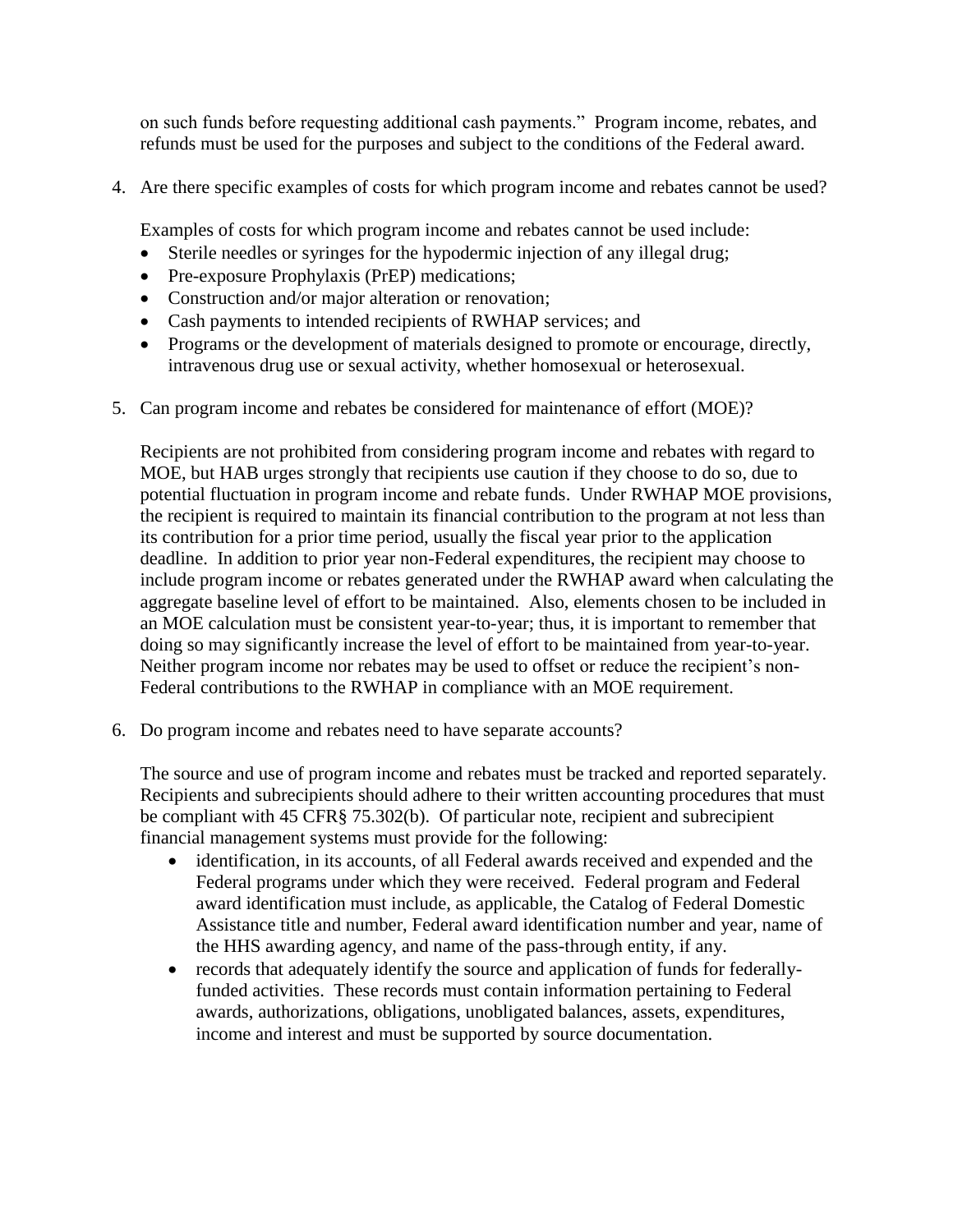# **PROGRAM INCOME**

1. What is program income?

Program income is gross income earned by the non-Federal entity that is directly generated by a supported activity or earned as a result of the Federal award during the period of performance (or grant year) except as provided in 45 CFR §75.307(f). See 45 CFR §75.2.

2. Why does the definition specify "gross" program income?

The costs incidental to the generation of program income may be deducted from gross program income only if those expenses were not charged to the Federal award. By definition, the costs charged to the award (the funded program activities) generate program income. There is typically nothing to deduct.

3. What is the addition or "additive" alternative for the use of program income?

Under the additive alternative, program income is added to the Federal award and must be used for the purposes and under the conditions of the Federal award. Please note that this does not result in a separate or additional notice of grant award. See 45 CFR § 75.307(e)(2).

4. What are some examples of program income?

Examples of program income include:

- The difference between the third party reimbursement and the 340B drug purchase price.
- Funds received by billing public or private health insurance for services provided to eligible RWHAP clients.
- Fees, payments, or reimbursement for the provision of a specific service, such as patient care reimbursements received under Medicare, Medicaid, or Children's Health Insurance Program.
- Charges imposed on clients for services, as required by RWHAP legislation, Parts A, B, and C.
- Tuition or participant fees for training programs developed and/or presented under the award.
- 5. Is all 340B generated revenue considered program income?

Yes, all 340B generated revenue is considered program income. When the RWHAP grant is the sole Federal award that makes an organization eligible as a 340B Drug Pricing Program covered entity, and purchases pharmaceuticals via 340B pricing, all the program income should be attributed to the RWHAP grant. When an entity is 340B eligible and purchases pharmaceuticals via 340B pricing under multiple awards, the recipient must use a reasonable allocation method for the attribution of costs and program income, and be able to document the methodology used.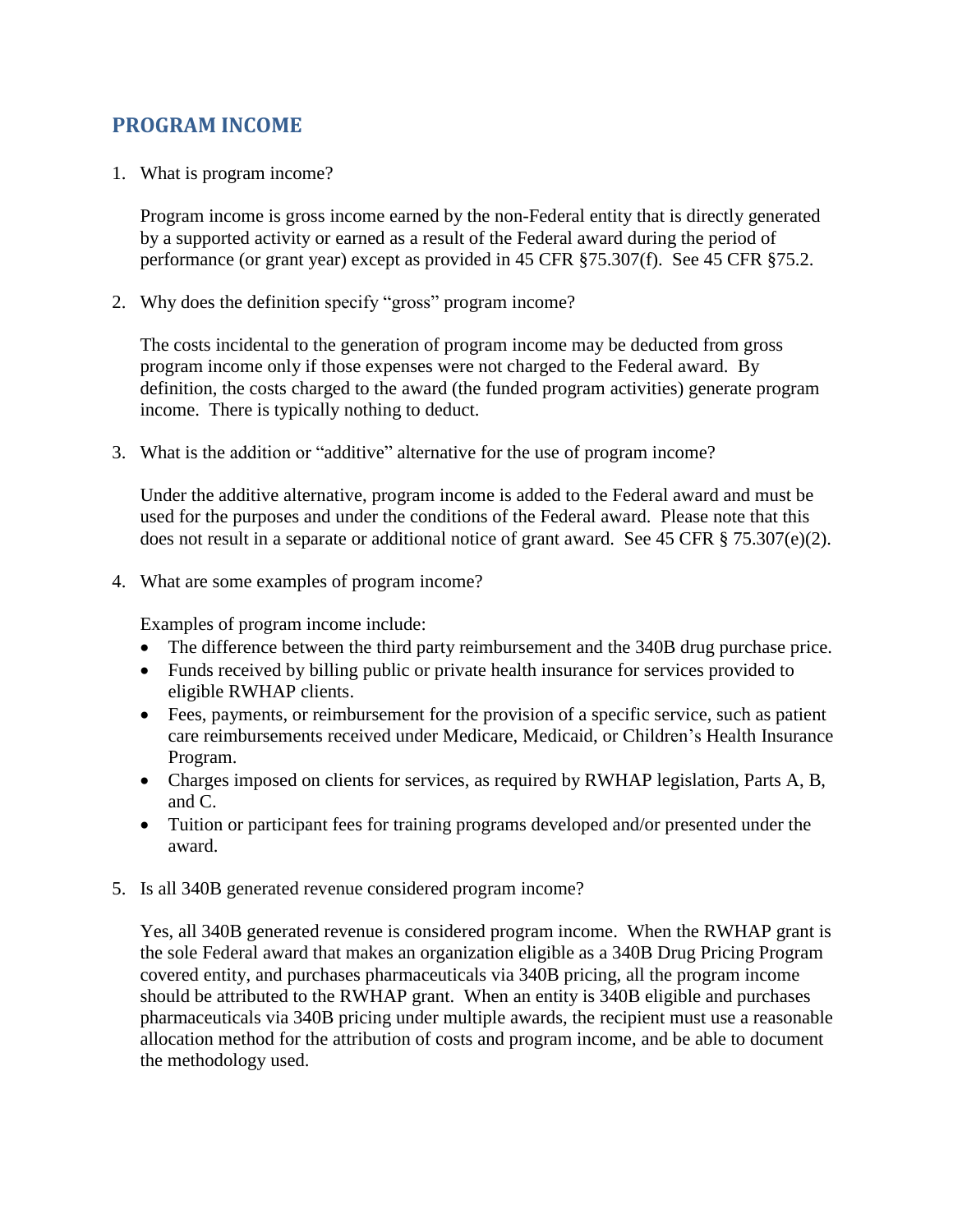6. What types of income are not considered program income?

Except as otherwise provided in Federal statutes, regulations, or the terms and conditions of the Federal award, program income does not include rebates, credits, discounts, and interest earned on any of them. Specific examples include:

- Other Federal (including RWHAP) grant awards or subawards.
- Interest earned on advances of Federal funds.
- Refunds for overpayments for goods and services, or the return of a product. (To the extent that refunds relate to allowable costs, they must be credited to the RWHAP award either as a cost reduction or a cash refund, as appropriate.)
- The reduced 340B price a covered entity received on the purchase of a medication; it is, instead, a discount.

#### **Use of Program Income**

7. For what purposes can program income be used?

Program income must be used for the purposes and under the conditions of the Federal award.

- For Parts A, B, and C, program income must be used for core medical and support services, clinical quality management (CQM), and administrative expenses (including planning and evaluation) as part of a comprehensive system of care for low-income individuals living with HIV.
- For Part D, program income must be used for family-centered outpatient or ambulatory care, support services, CQM, and administrative expenses for low-income women, infants, children, and youth affected by or living with HIV.
- For Part F, program income must be used for the purpose and under the conditions of the award according to the applicable statutory provisions.
- 8. Can program income be used to supplement staff salaries in excess of the salary rate limitation?

No. The General Provisions in Division H, § 202, of the Consolidated Appropriations Act, 2016 (P.L. 114-113), limits the salary rate that may be awarded and charged to HHS grants and cooperative agreements. Award funds may not be used to pay the salary of an individual at a rate in excess of Executive Level II. (This salary rate limitation also applies to RWHAP subrecipients.)

It is important to note that this is a salary rate limitation imposed by appropriations law, not a salary cap. Salary expenses in excess of the Executive Level II are unallowable costs. Consequently, program income may not be used to pay salaries in excess of the salary rate limitation.

9. Can program income be used to support activities in excess of a cap imposed by the RWHAP legislation?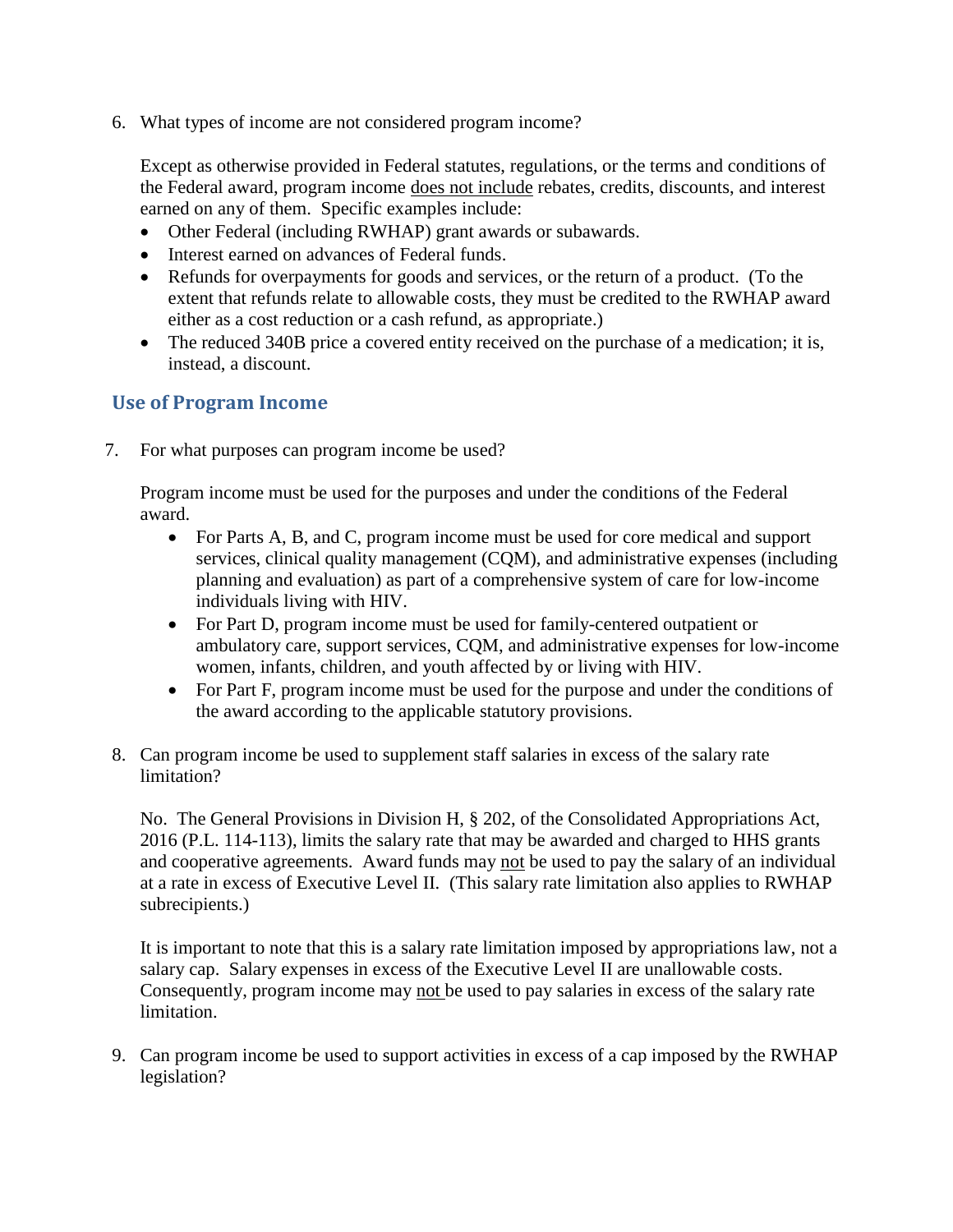Yes. In contrast to the answer related to the salary rate limitation, program income may be used to support activities in excess of a cap that is imposed directly by the RWHAP, as such costs are otherwise allowable. For example, indirect costs are allowable, but capped at 10 percent (10%) for RWHAP Parts A through D. Program income may be used for indirect costs in excess of the 10 percent (10%) cap (up to the negotiated rate). This is also true of allocations that exceed the statutory caps imposed on administrative costs and CQM.

10. Can program income be used to pay for services that Medicaid does not cover?

Program income may be used to pay for any medically necessary services which Medicaid does not cover or only partially covers, as well as premiums, co-pays, and any required deductibles otherwise allowable under the RWHAP award. Program income (and RWHAP funds) may be used to cover eligible services (defined in PCN 16-02, *Ryan White HIV/AIDS Program Services: Eligible Individuals & Allowable Uses of Funds*) if those services are not covered or are only partially covered under Medicaid, even when those services are provided at the same visit as Medicaid-covered service. (See PCN 13-01, *Clarifications Regarding Medicaid-Eligible Clients and Coverage of Services by Ryan White HIV/AIDS Program*).

11. If an ADAP purchases a client's insurance, but the RWHAP Part C program is purchasing medication and billing the insurance, does the program income go to the ADAP or to the Part C program?

In this example, the program income is generated by and would be used by the Part C program.

12. For RWHAP-generated program income, is it permissible to use the income for items listed in PCN 16-02, *Ryan White HIV/AIDS Program Services: Eligible Individuals & Allowable Uses of Funds*, even if such expenditure is not listed in the current allocation of the grant award?

Yes. If otherwise allowable under the award, it is permissible to use program income generated under Parts  $A - D$  (and F where funding supports direct care and treatment activities) for costs incurred for providing allowable services to eligible individuals as outlined in PCN 16-02, even if those costs were not included in the approved project budget and the RWHAP Allocation Report. For example, program income could be used to provide psychosocial support services for affected family members and caregivers, even if such costs were not included in the approved budget, under Part D only. Such costs would be unallowable under Part C, so program income generated under a Part C award may not be used for such costs, as noted in PCN 16-02.

13. In the final year of funding, will program income received at the end of the period of performance need to be expended prior to receiving RWHAP funds awarded in the next competitive cycle (if the RWHAP recipient receives an award)?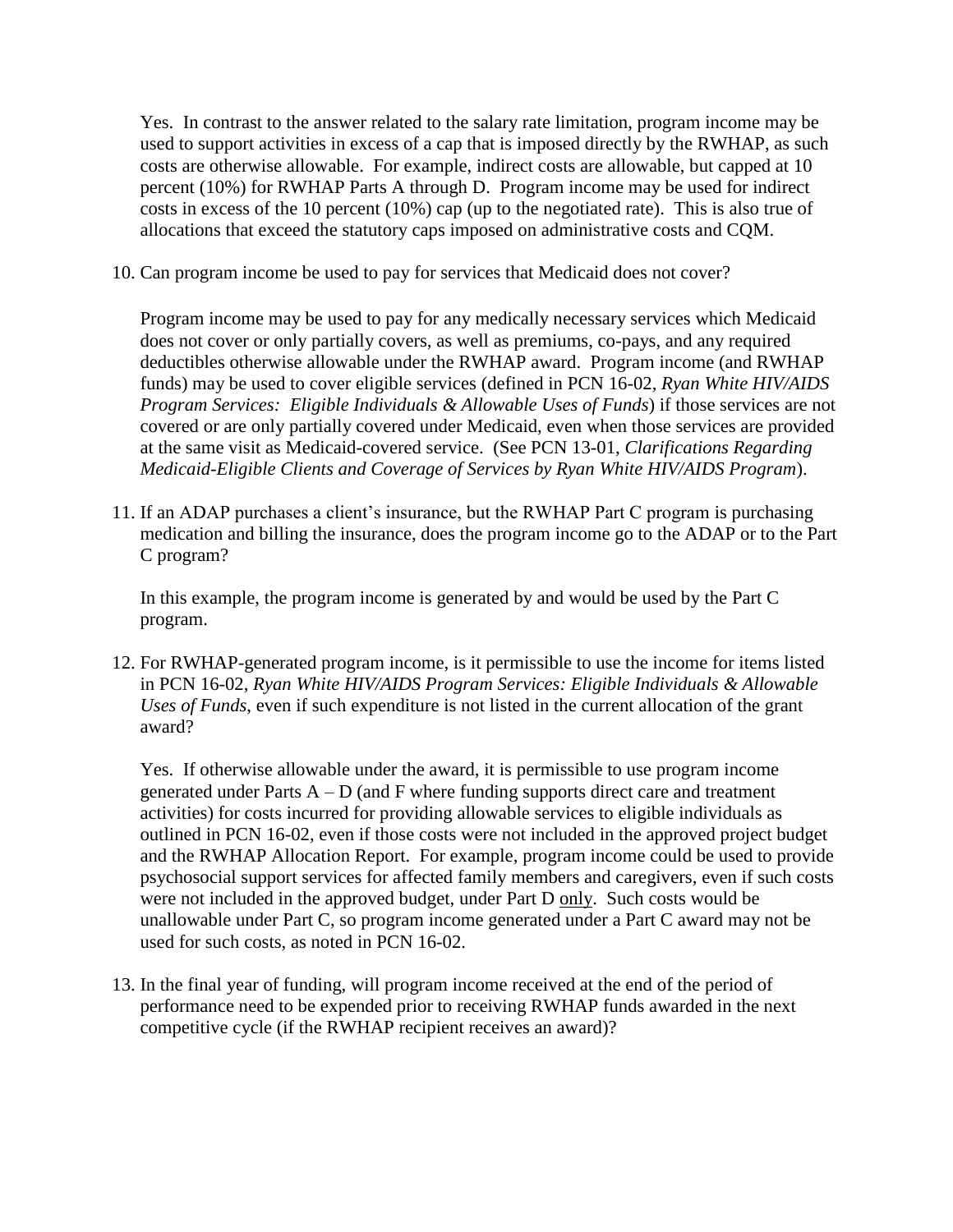Yes. If program income is received at the end of the period of performance, it must be expended by the recipient prior to the expenditure of new grant RWHAP funds awarded in the subsequent period.

14. Under Part A, does the HIV Health Services Planning Council/Body have to identify the priorities for disposition of program income earned by the recipient under the award?

Because program income must be used for the purposes and under the conditions of the award, the planning body allocations should be applied to program income, just as they apply to the rest of the grant funds.

# **Program Income Tracking and Reporting Requirements**

15. How is program income that is earned by subrecipients tracked by recipients?

Recipients are required to monitor and track program income earned by subrecipients and to ensure that subrecipients are using program income earned for the purposes and under the conditions of the award. Recipients should require financial and performance reports necessary to ensure that the subaward, and any income generated by it, is used for authorized purposes, in compliance with Federal statutes, regulations and the terms and conditions of the award. Recipient and subrecipient financial management systems must provide information as described in FAQ Number 6, under "GENERAL – Across PCNs," above.

16. For staff that are not full time equivalents (FTEs) paid solely by the RWHAP grant, but from other sources, does the full amount of program income need to be tracked or just the amount associated with their FTE?

Program income is attributable to a program, not to an individual that may be involved in generating it. If a program receives multiple sources of funding, the recipient must use a reasonable allocation method for the attribution of the program income, and be able to document the methodology used.

17. Where are recipients to report program income?

Recipients report program income on the Federal Financial Report (FFR), but do not report subrecipient income.

# **REFUNDS**

1. Is a refund the same as a credit?

According to 45 CFR § 75.406, refunds are one of many types of applicable credits. A credit offsets or reduces expense items charged to a Federal award. Credits include purchase discounts, rebates or allowances, recoveries or indemnities on losses, insurance refunds or rebates, and adjustments of overpayments or erroneous charges.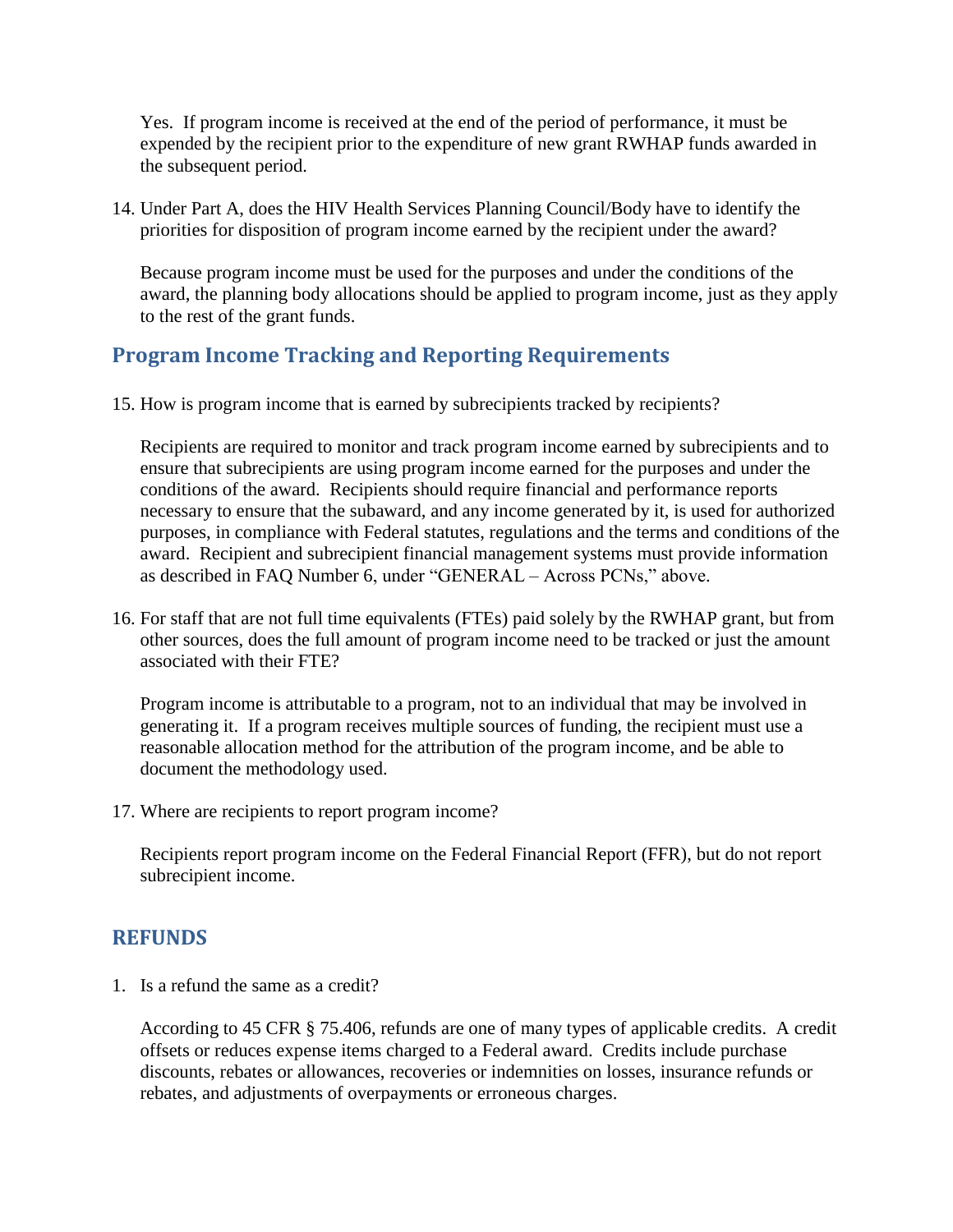2. What would be considered a refund?

The following are examples of refunds:

- The amount a RWHAP recipient recoups, from a client, from a premium tax credit paid on behalf of that client.
- The amount of quarterly insurance premium a RWHAP recipient receives back from an insurer when a client is disenrolled from the insurance prior to the end of the quarter.
- 3. Is the amount an ADAP receives when it back-bills Medicaid for medication costs it paid for a client who later received retroactive Medicaid eligibility considered a refund?

No, Medicaid back billing is not a refund. It is program income.

4. Are refunds considered to be part of the original grant award, or are refunds considered 'additive' (i.e., additional funding)?

To the extent that refunds relate to allowable costs, they must be credited to the RWHAP award either as a cost reduction or a cash refund, as appropriate. If a refund is received in the grant year it was generated and the recipient had not yet requested RWHAP funds to cover the expense, the recipient would reduce the cost charged to the RWHAP award. If a refund is received in the grant year it was generated and the recipient had used RWHAP funds to cover the expense, the recipient would account for the refund of RWHAP funds in that grant year, and the refund must be immediately disbursed for otherwise allowable costs or returned to HRSA to be drawn down at a later date during the budget period. In both scenarios, the RWHAP award amount remains the same. If a refund is received after the grant year ends, then it must be spent during the budget period in which it is received; no adjustment is needed to the previous year's FFR.

5. How do recipients report refunds?

Recipients are required to track and account for all refunds in accordance with 45 CFR § 75.302(b). Refunds are not reported to HRSA, but HRSA, the HHS Office of Inspector General, or the Government Accountability Office may request documentation related to refunds as part of routine monitoring, an audit, or an examination.

# **REBATES**

1. For what purposes can rebates be used?

The recipient may only use rebates for the purposes and under the conditions of the RWHAP Part B program. These statutorily permitted purposes include core medical services including ADAPs, support services, CQM, and administrative expenses, including planning and evaluation (Section 2612(a) of the Public Health Service (PHS) Act).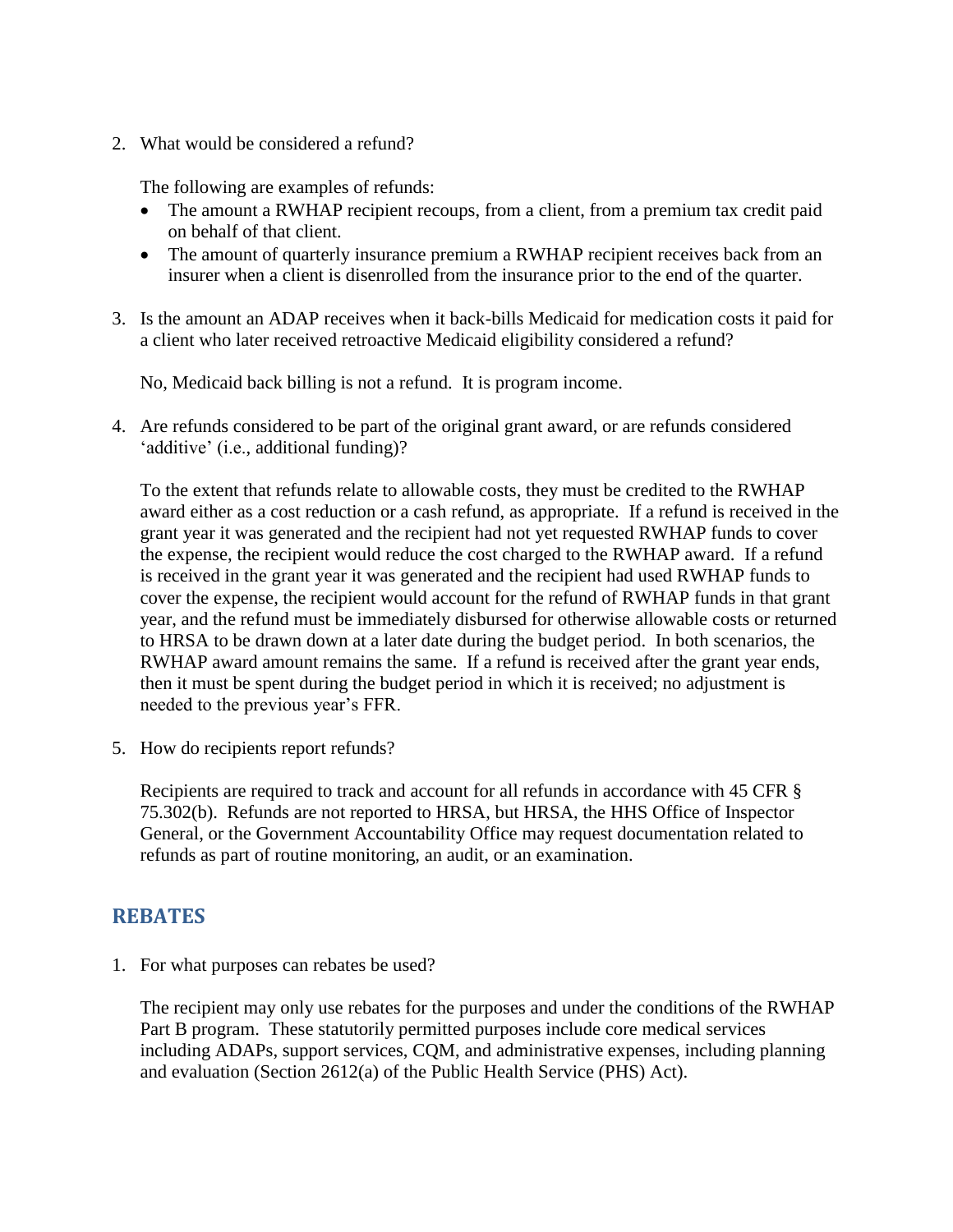In addition, allowable uses of rebates include:

- State match requirement;
- State MOE requirement; and
- Costs for allowable services that exceed the RWHAP Part B implementation work plan.

#### **Rebate Tracking and Reporting Requirements**

2. Where are recipients to report rebates?

If rebates are received during the reporting period, recipients are to enter the amount allocated during the reporting period in both the reported expenditures and the funding section of the Grantee Report of the ADAP Data Report (ADR).

Rebates are to be tracked separately and reported on the FFR as follows:

- in the "Ryan White Rebate Funding" section, report both the expended rebate amount and the expended rebate amount to be used to reduce the unobligated balance (UOB) of the grant amount; and
- in the "Remarks" section under line 12, report a Rebate Account Summary, including total rebate revenues, total rebate expenditures and remaining rebates; and if relevant, the following language: "We are requesting that \$\_\_\_\_ of the unobligated balance be reduced by \$\_\_\_\_\_ of the obligated rebates and that such amount be carried forward to the next budget year."

Because rebates are not part of the recipient's RWHAP Part B award, they should not be included in the HAB RWHAP Part B Program Terms Report, planned RWHAP Allocations Report or final RWHAP Expenditure Report.

3. How should recipients report any UOBs that result from expending rebates?

Recipients must state in the Remarks section of the FFR: "We are requesting that \$  $\qquad$  of the unobligated balance be reduced by \$\_\_\_\_\_ of the obligated Rebates funds and that such amount be carried forward to the next budget year."

4. Will recipients be penalized if they have a UOB greater than five percent (5%) because they spent drug rebates prior to drawing down grant funds?

No. According to section 2622(d) of the PHS Act, there is a specific exemption from the UOB penalties provision. This exemption applies when a RWHAP Part B recipient cannot obligate grant funds because pharmaceutical rebates must be spent first.

5. Must RWHAP Part B recipients formally request that HAB waive the UOB penalty when the UOB is due to the expenditure of rebates?

Yes. The RWHAP Part B recipient must include the statement in line 12, complete the "Ryan White Rebate Funding" section of the FFR in the HRSA Electronic Handbooks